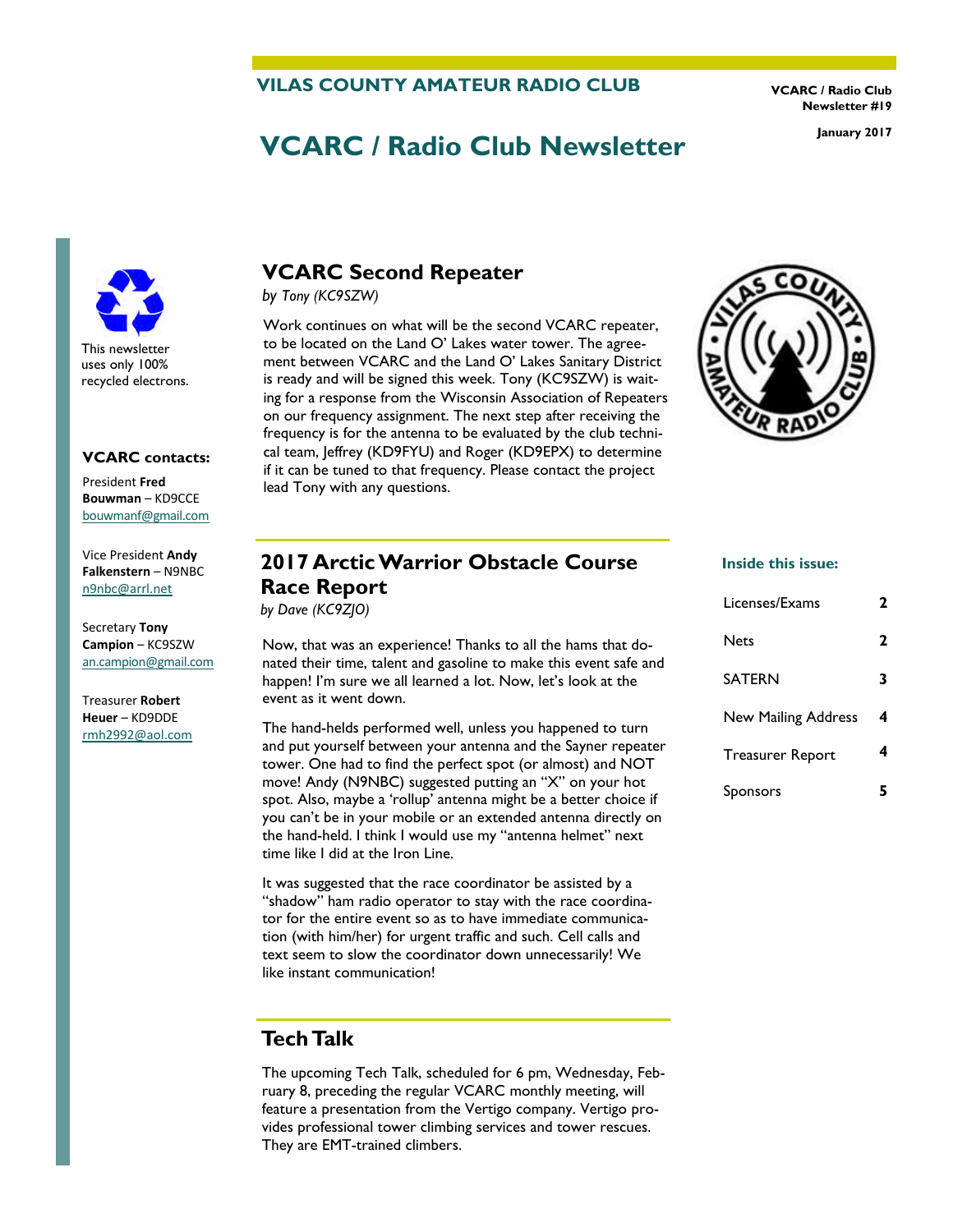### **Amateur Radio License Class and Exams**

*by Paul (N7EKY)* 

Members of the Vilas County Amateur Radio Club, Inc. conducted a twoday amateur radio class January 21 and 22 in Eagle River. The class was designed to prepare students to pass their Technician class amateur radio license examination. It included everything from Basic Electricity to Modulation Theory.

Four students, William Grabowski of Crystal Falls, MI, Daniel Fix of St Paul, MN, Ronald De Bruyne Jr. of Arbor Vitae, WI and Peter Aerts of Eagle River, WI passed their examination for the FCC Technician class amateur radio license.

In addition, Martha Weeks of Harshaw passed her examination to upgrade to General class and Dr. Richard Reinhart of Minocqua and Robert Parsons of Eagle River passed their examination to upgrade to Extra class, the highest level of amateur radio license and the most difficult test. Teaching the class were Andy Falkenstern (N9NBC) of St Germain, Roger Schutt (KD9EPX) of

Eagle River, Tony Campion (KC9SZW) of Phelps, Vince Tarnowski (KA8FFM) of Iron River, MI, and Paul Clay (N7EKY) of Watersmeet, MI.

Volunteer Examiners, who are authorized to administer the examination leading to licensure, were Paul (N7EKY), Andy (N9NBC) and Dave Stott (KD9DRG).

For more information about future classes, please contact Paul Clay at pclay@nnex.net or (715) 891-0157

# **Net Update**

*by Tom (KC9UDA)*

**Nets:** The nets are still going great. We hope to have more check ins as there are new people getting their tickets. A request when you check into the nets—please turn down any other radios that you have running in the background. This will stop the feedbacks on the repeater.

**SSTV:** There will be no SSTV nets on the 3rd Tuesday of the month due to low turnout, the time conflicts with the Iron Range club meeting.

During this month of February, I will be addressing some family medical issues and may not be available for some nets. In my absence please contact Andy (N9NBC) or Fred (KD9CCE) with any issues.

### **Repeater Backup Power**

*by Fred (KD9CCE)*

The current VCARC repeater, the Ministry repeater located in the ambulance garage at Ministry Eagle River Memorial Hospital, does not have a backup power system at this time. The hospital emergency generator power system does not extend to the garage.



There was considerable discussion at the last club meeting around repeater emergency power. The ongoing dialog revolves around the duration of an outage, different battery systems, and costs. No decisions were reached for action. Please share any thoughts or knowledge you have in this area with the club technical team, Roger (KD9EPX) and Jeffrey (KD9FYU).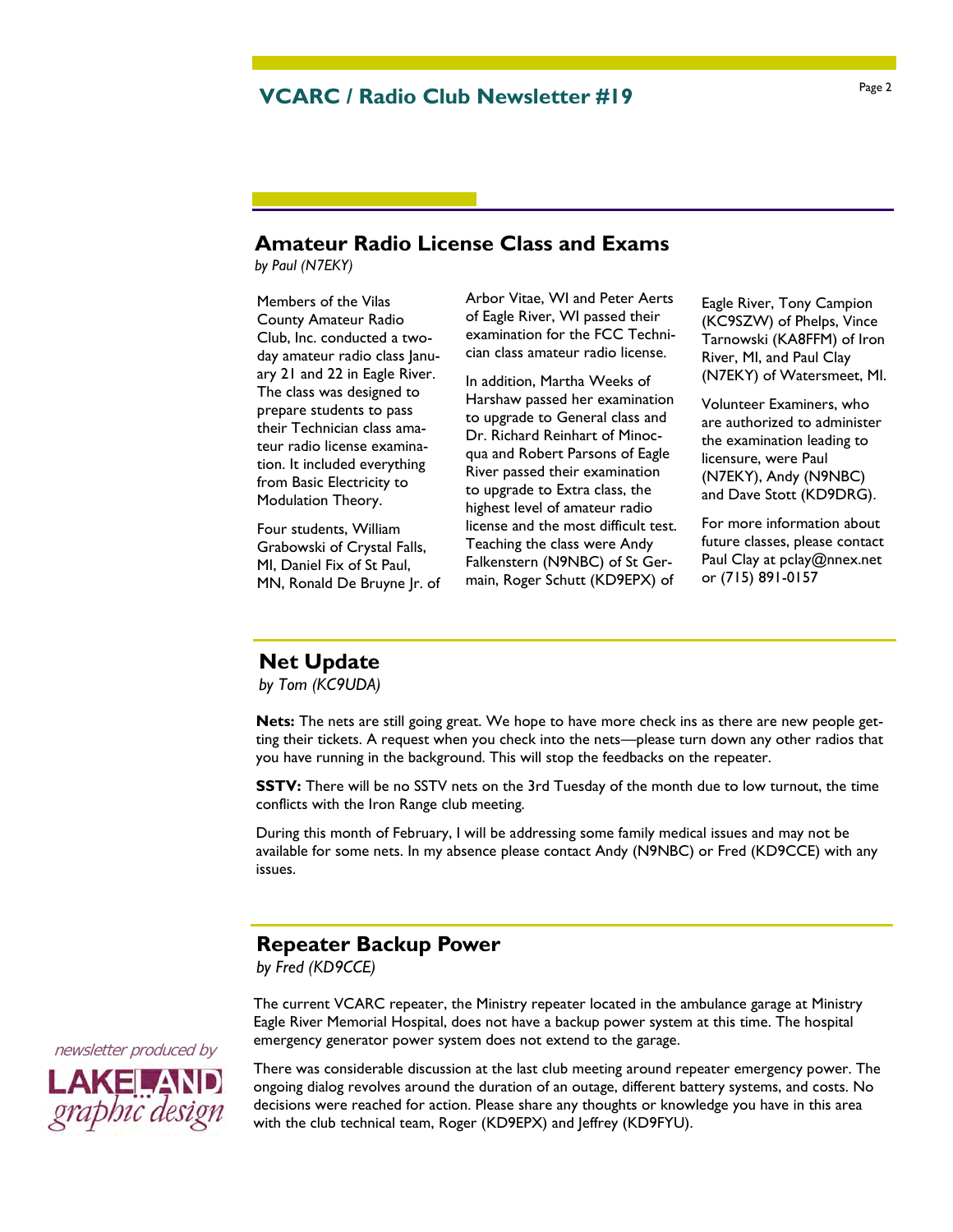### **Salvation Army to station Disaster Services Trailer in Vilas County**  *by Paul (N7EKY)*

Ms. Terri Leece, Disaster Services Director for the Wisconsin and Upper Michigan Division of The Salvation Army, has announced that they have stationed a dual purpose Emergency Disaster Services trailer in Vilas County. The trailer is designed to provide meals and hydration to emergency workers, affected residents and volunteers after a localized disaster or emergency such as a structure fire or wild fire.

This means that a canteen trailer will be much closer to the Northwoods. Currently, the closest canteen is located in Wausau and is about a three to four-hour response time away from Vilas County. The trailer was donated to The Salvation Army by the Squincher Company and is currently being prepared for service by local Salvation Army volunteers in the Vilas County Economic Development Manufacturing Incubator in Eagle River.



In addition to food service, the trailer has a specialized emergency communications function as part of The Salvation Army's communications arm, the Salvation Army Team Emergency Radio Network (SATERN). Licensed amateur radio operators who volunteer their expertise in radio communications and message handling as part of SATERN would deploy in the event of a large scale disaster requiring

emergency communications support to The Salvation Army during their mission.

The project needs a suitable permanent home for the trailer and communications equipment for the trailer. For more information or to find out how you can help, contact Paul Clay, SATERN Coordinator for the Wisconsin-Upper Michigan Division. at (715) 891-0157.



The Wisconsin-Upper Michigan Salvation Army Team Emergency Radio Network (SATERN) group has announced their **first division -wide meeting** which will be held in Eagle River, WI on February 14th at 12:00 PM, location to be confirmed. The Wisconsin-Upper Michigan SATERN organization is comprised of about 15 amateur radio operators from across Wisconsin and the Western U.P. To learn more about SATERN contact Paul (N7EKY) at (715) 891-0157.

*SATERN trailer designated for Vilas County.*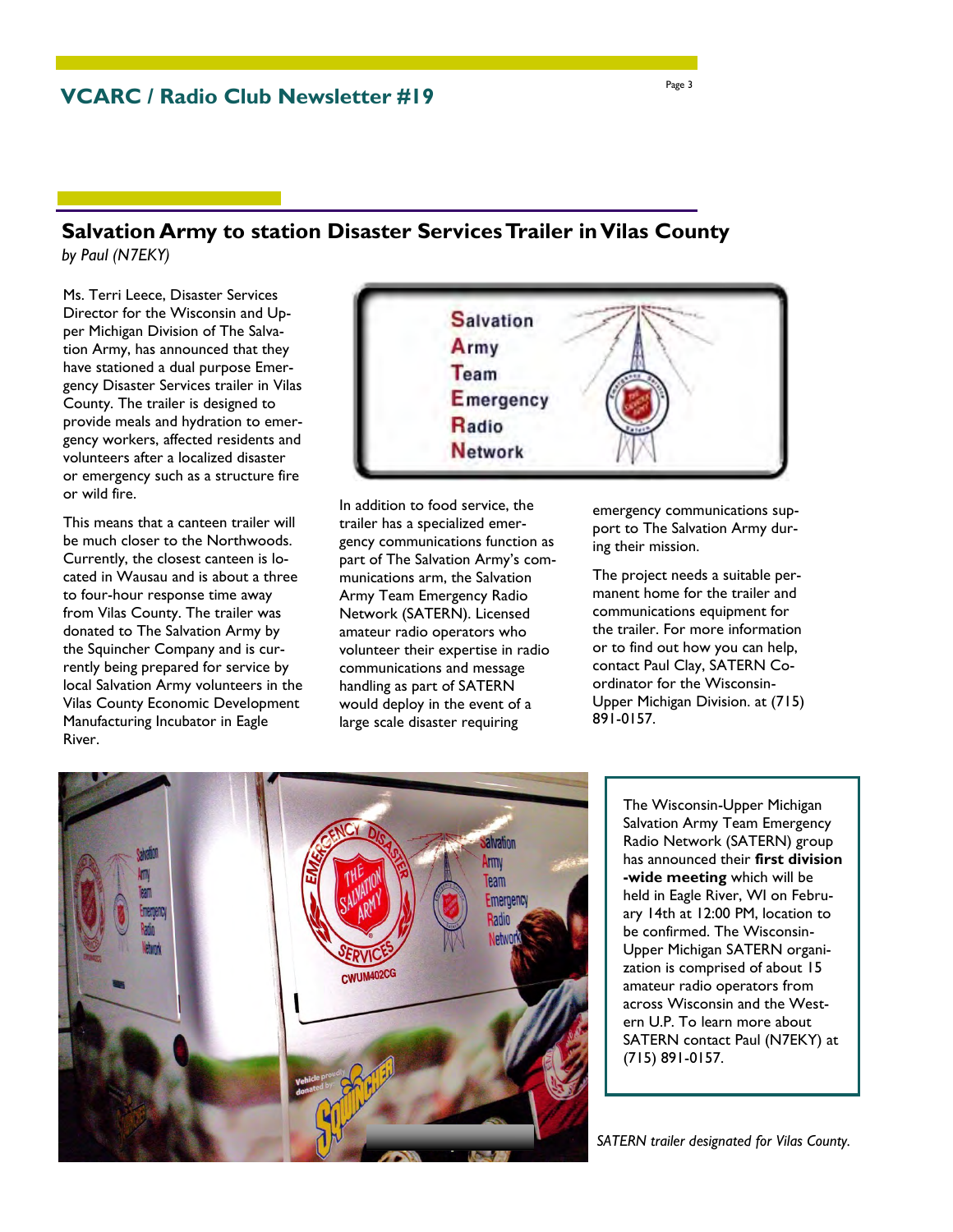# **VCARC / Radio Club Newsletter #19**

### **Memo from your Treasurer….**

*by RayBob (KD9DDE)*

I am happy to report a current bank balance of \$3165.10. Member dues and donations through January 28 were \$799. My thanks to all of you who have renewed. We now have 36 members who are current with their dues.

I will be filing our IRS 501(c)3 application this week and hopefully we will be approved within a month barring no complications with the IRS. The cost to the club will be \$275.. This is \$125. savings as the IRS reduced the fee for filing. These monies were raised through donations.

I thank the entire member base for their support.

# **VCARC New Mail Address, / Club Membership Dues / ARRL Membership**

**VCARC has a new mailing address**. Please forward membership dues and other mail correspondence to:

Vilas County Amateur Radio Club, Inc. PO Box 1141 Eagle River, WI 54521

Thank you to Treasurer RayBob (KD9DDE) for taking care of this

**Annual club membership dues** are due December 31. Membership applications are available for new members; they are not needed for renewals. Please email Fred (KD9CCE) for application forms for new members. Please forward dues to the new club address "Attention RayBob."

2017 dues: \$15 Individual \$20 Family \$150 Lifetime Individual

#### **ARRL Membership**

VCARC members joining ARRL can benefit the club financially at no cost to themselves by applying through VCARC as opposed to directly to ARRL. New memberships earn the club \$15 and renewals \$2. Please contact Treasurer RayBob for details.

# **For Sale by Members**

Amp Supply 10 to 160 manual antenna tuner rated at 1200 watts. \$250. LDG 1000 tuner \$400. Two Am-Com Clear Speech base units \$125. each. Astron 35 amp power supply \$125.00. Bird 43 watt meter with 9 slugs \$400. Contact Red, N9GHE. rpajula@frontier.com

Elecraft KX3 160-6M, factory assembled with internal 10-W ATU, internal NiMH charge with Real-Time Clock (factory assembled), accessory cable set, hand microphone for KX3, Simple 49.380 MHz Signal Source Kit, connector, BNC M-binding posts, BNC right angle M-F, KX3 Special Book (Large), Precision Keyer paddle for KX3, an extra KX3 power cord, and Pelican Protective Case (worth \$75.) Like new has been in service ten hours asking \$1,050.00. (Paid \$1,812.00 new). Contact Bill Alton (KG9RH) at (715) 356-5692

### **Hamfest – Feb.18 – St. Cloud, MN**

The St. Cloud Amateur Radio Club presents the annual Cabin Fever Reliever Hamfest. Details are on this web page – cut and paste into your browser: hamfest.w0sv.net